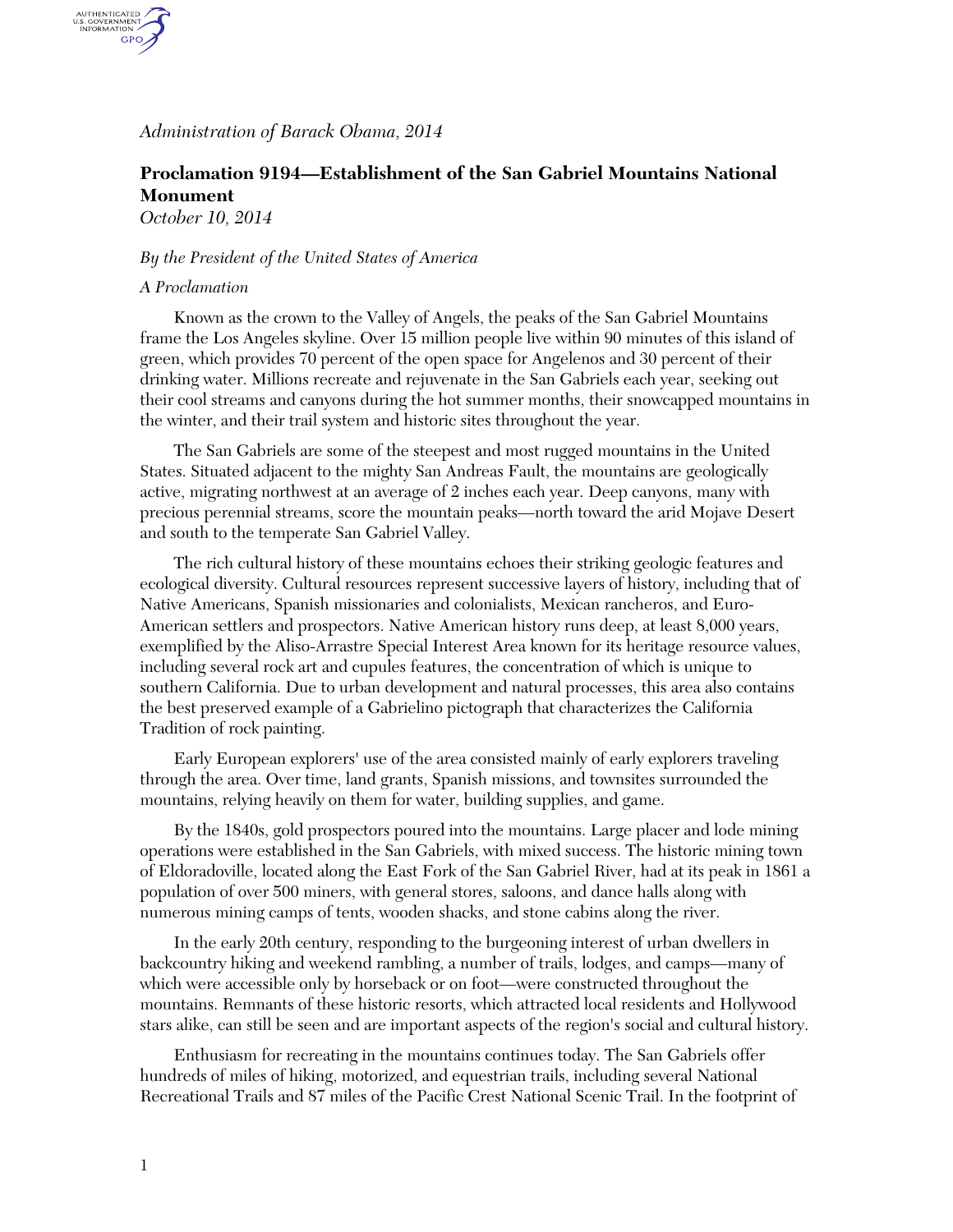the resorts of the Great Hiking Era, many visitors partake of Forest Service campgrounds built on the foundations of early 20th-century lodges and resorts. In a region with limited open space, the mountains are the backyard for many highly urbanized and culturally diverse populations within Los Angeles, underscoring the need for strong partnerships between this urban forest and neighboring communities.

The mountains have hosted world-class scientists, studying the terra firma at their feet as well as the distant galactic stars. Astronomer Edwin Hubble performed critical calculations from his work at the Mt. Wilson Observatory, including his discovery that some nebulae were actually galaxies outside our own Milky Way. Assisted by Milton Humason, he also discovered the presence of the astronomical phenomenon of redshift that proved the universe is expanding. Also on Mt. Wilson, Albert Michelson, America's first Nobel Prize winner in a science field, conducted an experiment that provided the first modern and truly accurate measurement of the speed of light. Closer to earth, the San Dimas Experimental Forest, established in 1933 as a hydrologic laboratory, continues the study of some of our earliest and most comprehensively monitored research watersheds, providing crucial scientific insights.

Although proximate to one of America's most urban areas, the region has untrammeled wilderness lands of the highest quality, including four designated wilderness areas: San Gabriel, Sheep Mountain, Pleasant View Ridge, and Magic Mountain. These lands provide invaluable backcountry opportunities for the rapidly expanding nearby communities and also provide habitat for iconic species including the endangered California condor and least Bells' vireo, and the Forest Service Sensitive Nelson's bighorn sheep, bald eagle, and California spotted owl. Inventoried roadless areas and lands recommended for designation as Wilderness also provide important habitat, including a connectivity corridor important for wide ranging species, such as the mountain lion.

The importance of the San Gabriels' watershed values was recognized early. As early as the late 1800s, local communities petitioned to protect the mountains for their watershed values. As a result, President Benjamin Harrison established the San Gabriel Timberland Reserve in 1892, the precursor to the Angeles National Forest.

Reflecting the needs of the nearby population centers, the San Gabriels host an array of flood control and water storage, delivery, and diversion infrastructure, including six large retention dams as well as numerous telecommunications and utility towers.

The San Gabriels' rivers not only provide drinking water but are also areas of high ecological significance supporting rare populations of native fish, including the threatened Santa Ana sucker. The San Gabriel River supports rare arroyo chub and Santa Ana speckled dace, a species found only in the Los Angeles Basin. Little Rock Creek tumbles down from the northern escarpment to the Mojave Desert below and supports important populations of the endangered mountain yellow-legged frog and arroyo toad, as well as the threatened California red-legged frog. On the slopes of Mt. San Antonio, San Antonio Creek rushes through an alpine canyon studded with stalwart bigcone Douglas fir, and the magnificent 75-foot San Antonio Falls draw thousands of visitors every year.

In addition to rivers, the San Gabriels contain two scenic lakes, both formed by the area's remarkable geologic forces. The alpine Crystal Lake, found high in the mountains, was formed from one of the largest landslides on record in southern California. Jackson Lake is a natural sag pond, a type of pond formed between the strands of an active fault line—in this case, the San Andreas.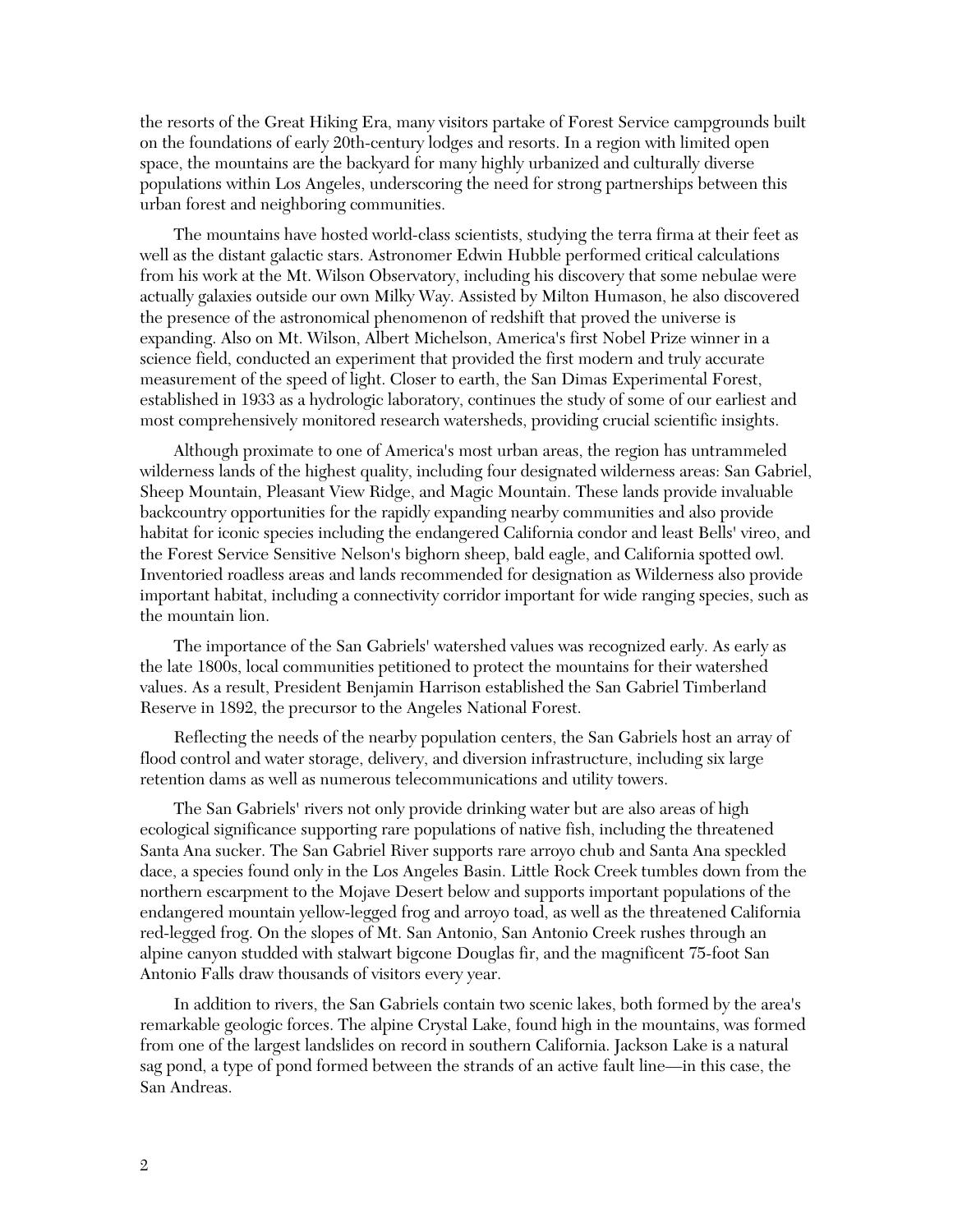Climatic contrasts in the San Gabriels range from the northern slope desert region, home to Joshua trees and pinyon pines, to high-elevation white fir and a notable stand of 1,000-yearold limber pines. Vegetation communities, including chaparral and oak woodland, represent a portion of the rare Mediterranean ecosystem found in only 3 percent of the world. Mediterranean climate zones have high numbers of species for their area.

The San Gabriels also provide suitable habitat for 52 Forest Service Sensitive Plants and as many as 300 California-endemic species, including Pierson's lupine and San Gabriel bedstraw, that occur only in the San Gabriel range.

The mountains harbor several of California's signature natural vegetation communities, including the drought-tolerant and fire-adapted chaparral shrubland, which is the dominant community and includes scrub oaks, chamise, manzanita, wild lilac, and western mountainmahogany. Mixed conifer forest is an associated vegetation community comprising Jeffrey pine, sugar pine, white fir, and riparian woodlands including white alder, sycamore, and willow. These communities provide habitat for numerous native wildlife and insect species, including agriculturally important pollinators, the San Gabriel Mountains slender salamander, San Bernardino Mountain kingsnake, song sparrow, Peregrine falcon, mule deer, and Pallid bat.

*Whereas* section 2 of the Act of June 8, 1906 (34 Stat. 225, 16 U.S.C. 431) (the "Antiquities Act"), authorizes the President, in his discretion, to declare by public proclamation historic landmarks, historic and prehistoric structures, and other objects of historic or scientific interest situated upon the lands owned or controlled by the Government of the United States to be national monuments, and to reserve as a part thereof parcels of land, the limits of which in all cases shall be confined to the smallest area compatible with the proper care and management of the objects to be protected; and

*Whereas* it is in the public interest to preserve and protect the objects of scientific and historic interest at the San Gabriel Mountains;

*Now, Therefore, I, Barack Obama,* President of the United States of America, by the authority vested in me by section 2 of the Antiquities Act, hereby proclaim the objects identified above that are situated upon lands and interests in lands owned or controlled by the Government of the United States to be the San Gabriel Mountains National Monument (monument) and, for the purpose of preserving those objects, reserve as a part thereof all lands and interests in lands owned or controlled by the Government of the United States within the boundaries described on the accompanying map entitled, "San Gabriel Mountains National Monument" and the accompanying legal description, which are attached to and form a part of this proclamation.

These reserved Federal lands and interests in lands encompass approximately 346,177 acres, which is the smallest area compatible with the proper care and management of the objects to be protected.

All Federal lands and interests in lands within the boundaries of the monument are hereby appropriated and withdrawn from all forms of entry, location, selection, sale, leasing, or other disposition under the public land or other Federal laws, including location, entry, and patent under the mining laws, and from disposition under all laws relating to mineral and geothermal leasing, other than by exchange that furthers the protective purposes of the monument, or disposition of materials under the Materials Act of 1947 in a manner that is consistent with the proper care and management of the objects protected by this proclamation.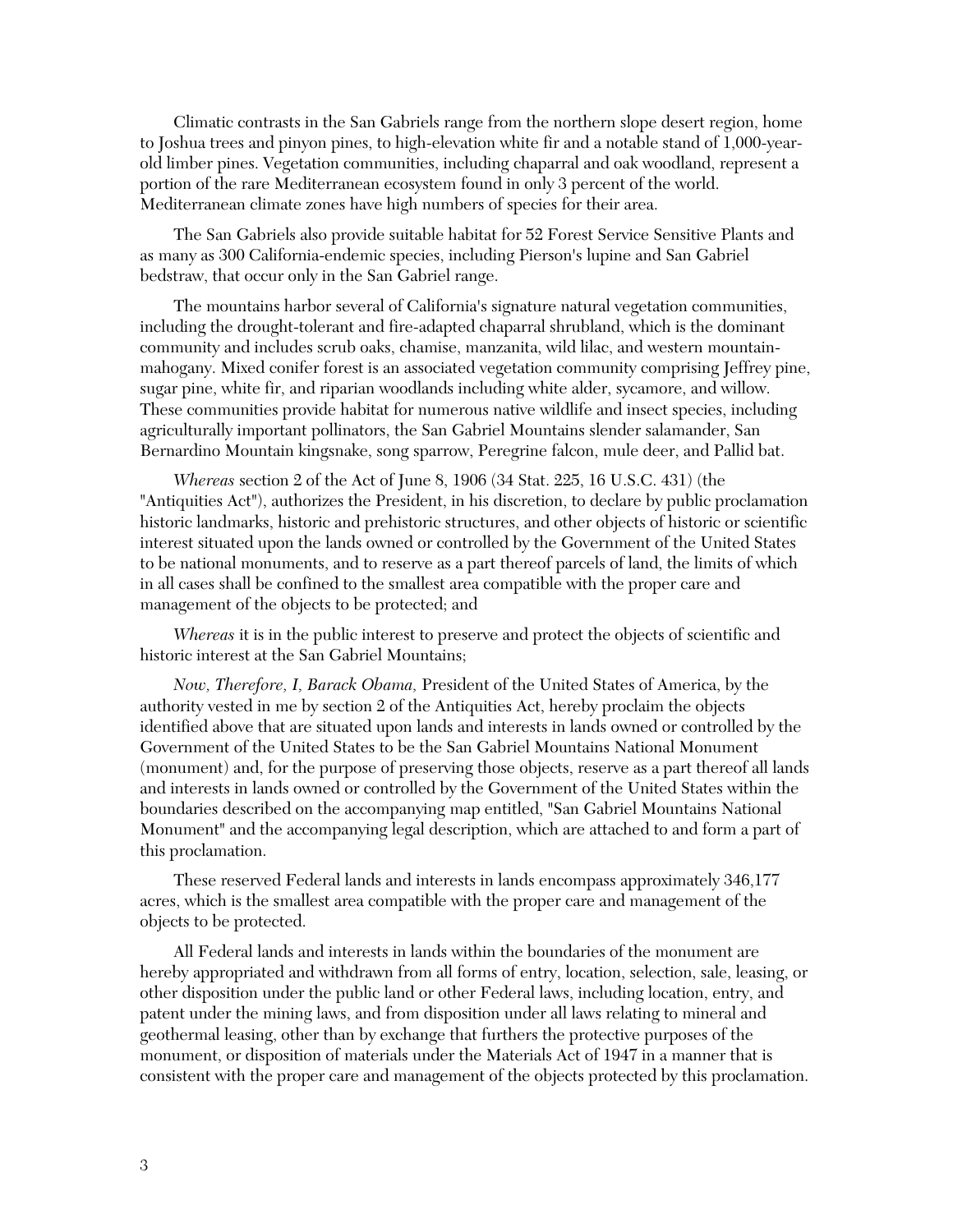The establishment of this monument is subject to valid existing rights. Lands and interests in lands within the monument's boundaries not owned or controlled by the United States shall be reserved as part of the monument upon acquisition of ownership or control by the United States. To the extent allowed by applicable law, the Secretaries of Agriculture and the Interior shall manage valid Federal mineral rights existing within the monument as of the date of this proclamation in a manner consistent with the proper care and management of the objects protected by this proclamation.

Nothing in this proclamation shall be construed to alter the valid existing water rights of any party, including the United States.

Nothing in this proclamation shall be construed to interfere with the operation or maintenance, nor with the replacement or modification within the existing authorization boundary, of existing water resource, flood control, utility, pipeline, or telecommunications facilities that are located within the monument, subject to the Secretary of Agriculture's special uses authorities and other applicable laws. Existing water resource, flood control, utility, pipeline, or telecommunications facilities located within the monument may be expanded, and new facilities may be constructed within the monument, to the extent consistent with the proper care and management of the objects protected by this proclamation, subject to the Secretary of Agriculture's special uses authorities and other applicable law.

The Secretary of Agriculture (Secretary) shall manage the monument through the Forest Service, pursuant to applicable legal authorities, consistent with the purposes and provisions of this proclamation. The Secretary shall prepare, within 3 years of the date of this proclamation and in consultation with the Secretary of the Interior, a management plan for the monument and shall promulgate such regulations for its management as deemed appropriate. The Secretary shall provide for maximum public involvement in the development of that plan, including, but not limited to, consultation with tribal, State, and local government, as well as community environmental conservation, health, and justice organizations. The plan shall provide for protection and interpretation of the scientific and historic objects identified above and for continued public access to those objects, consistent with their protection. To the maximum extent permitted by other applicable law and consistent with the purposes of the monument, the plan shall protect and preserve Indian sacred sites, as defined in section 1(b) of Executive Order 13007 of May 24, 1996, and access by Indian tribal members for traditional cultural, spiritual, and tree and forest product-, food-, and medicine-gathering purposes.

Nothing in this proclamation shall be construed to enlarge or diminish the rights of any Indian tribe as defined in section 1(b) of Executive Order 13007.

The Secretary shall prepare a transportation plan that specifies and implements such actions necessary to protect the objects identified in this proclamation, including road closures and travel restrictions. For the purpose of protecting the objects identified above, except for emergency or authorized administrative purposes, the Secretary shall limit all motor vehicle use to designated roads, trails, and, in the Secretary's discretion, those authorized off-highway vehicular use areas existing as of the date of this proclamation.

The Secretary shall, in developing any management plans and any management rules and regulations governing the monument, consult with the Secretary of the Interior. The final decision to issue any management plans and any management rules and regulations rests with the Secretary of Agriculture. Management plans or rules and regulations developed by the Secretary of the Interior governing uses within national parks or other national monuments administered by the Secretary of the Interior shall not apply within the monument.